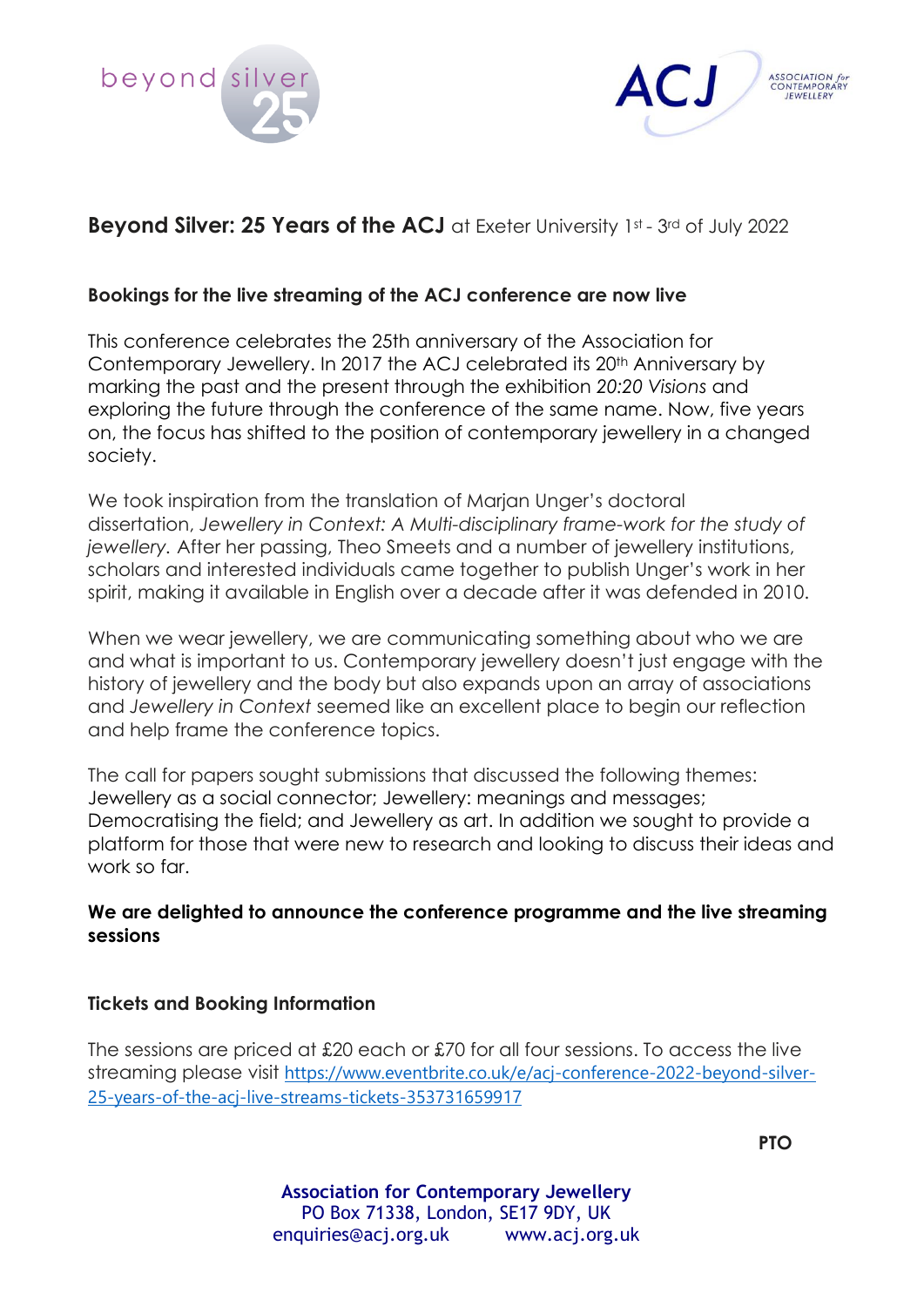



### **Friday Afternoon**

**3.00** Welcome & Introduction Terry Hunt (ACJ Chair) joined by Charlotte Dew (The Goldsmiths' Centre)

**3.20** Dr Jivan Astfalck - *Where do we go from Here?*

**4.10** break

**4.40** Charlotte Dew (The Goldsmiths' Centre) - *What potential do NFTs (nonfungible tokens) and the metaverse hold for jewellery, beyond silver?*

**5.10** Meng He - *Application of Additive Manufacturing in Jewellery*

**5.30** M.Kala - *From African Symbols to Jewellery: how I became a jeweller* **5.50** break

**6.00** Stina Wen - *Serendipity in Contemporary Jewelry*

**6.20** Bridie Lander (Birmingham School of Jewellery) *- b1\_3pa*

**6.30** Close

## **Saturday Morning**

**9.30** Dr Sian Hindle (Birmingham School of Jewellery) - *Jewellery's Circular Economy: materialising connections through the gifting and wearing of adornments*

**10.10** Anthony Wong - *The Blue Funnel Line and a Ring in his Pocket*

**10.40** Seeun Kim - *The Heritage Collection 100 Project*

**11.00** break

**11.20** Anna Börcök - *The Fields of the Hungarian Narrative Jewellery*

**11.50** Jo McAllister - *Jewel Narratives: Past, Present and Intertwined*

**12.10** Mark Cutler (Pressman Mastermelt) - *Workshop Reclamation Seminar* **12.45** Break

## **Saturday Afternoon - Access Programme for the Jewellery Enthusiast**

**2.00** Linda Lambert - *welcome* 

**2.20** Kelvin Birk - *Thinking, Making, Wearing*

**3.20** break

**3.45** Terry Hunt (ACJ Chair) *discusses the ACJ touring exhibition Meanings and Messages* 

**4.15** break

**4.45** Linda Lambert and Anthony Wong *in conversation discussing commissioning that special piece* 

**5.10** Emma Paragreen (Sheffield Assay Office) *- Hallmarking: one of the earliest forms of consumer protection*

**5.40** Linda Lambert - Questions

**6.00** close